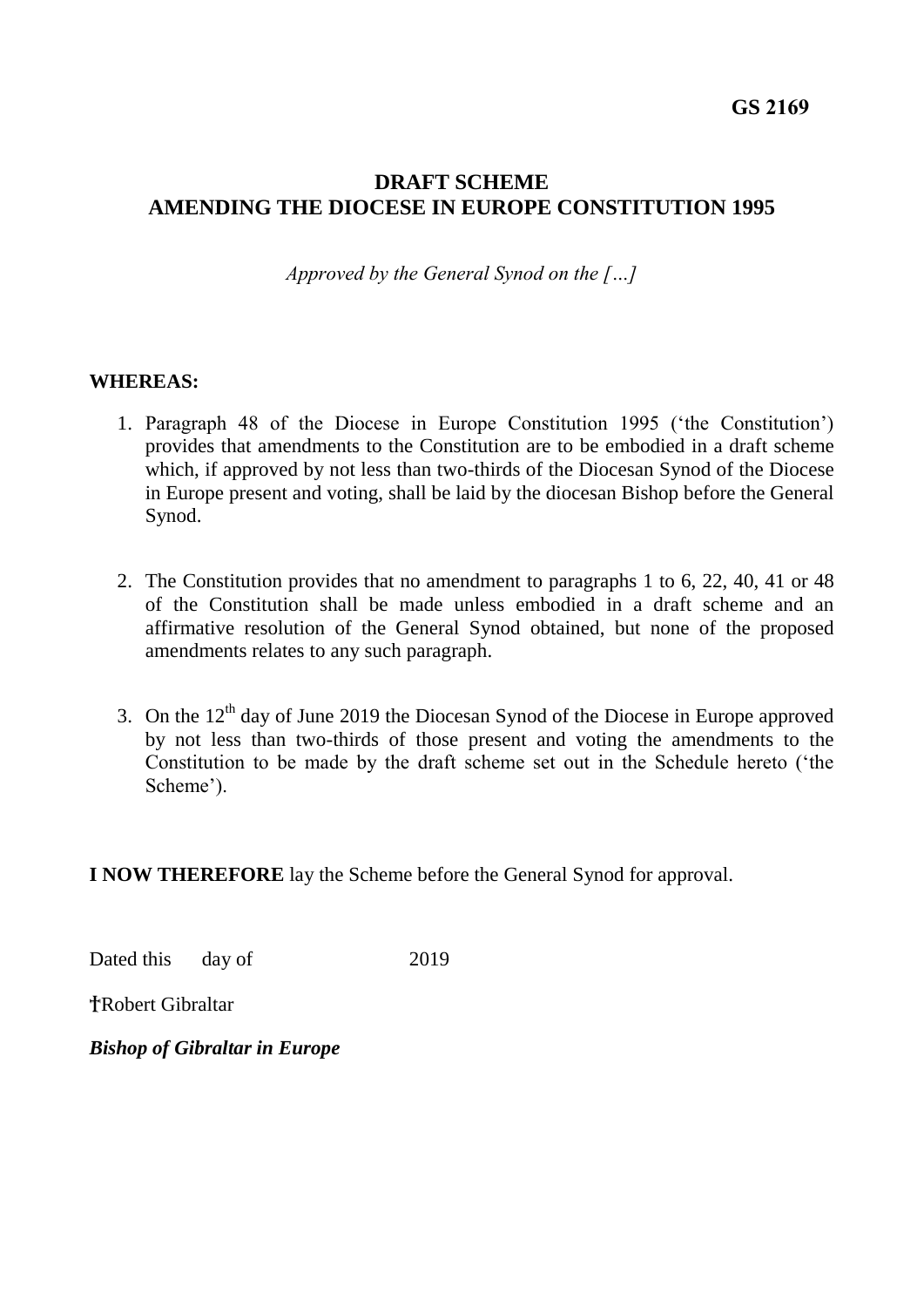# **THE SCHEDULE**

# Scheme amending the Diocese in Europe Constitution 1995

The Constitution of the Diocese shall be amended as follows –

After paragraph 17 there shall be inserted the following new paragraphs 17A, 17B and 17C

#### **"Duration of appointments**

**17A** (1) Subject to sub-paragraph (2) below, an office holder other than a bishop may resign his or her office by giving written notice to the diocesan bishop not less than three months before the resignation is to take effect.

(2) Any notice required to be given under sub-paragraph (1) above may be waived by agreement between the office holder and the diocesan bishop.

(3) A licence issued by the diocesan bishop shall be terminated only –

(a) on the death of the office holder;

(b) on the office holder attaining the age of seventy or on the expiration of any period for which the office holder is permitted to continue in office beyond that age in accordance with paragraph 17C of this Constitution

(c) where the office holder is removed from office following a finding of guilt for an offence under Part VI of the Ecclesiastical Jurisdiction Measure 1963 (1963 No. 1) or under any provision of the Clergy Discipline Measure 2003 (2003 No. 3);

(d) where the term is fixed or is otherwise limited pursuant to the provisions of paragraph 17B of this Constitution, on the expiry of the term or the occurrence of the event in question, as the case may be;

(e) where a licence has been granted by the diocesan bishop to a person to exercise an office which is held by the office holder in connection with employment under a contract of employment, on the termination of the contract; or

(f) under sub-paragraph (4) below or sub-paragraph (1) above.

(4) Where there has been an adjudication on a matter relating to the performance of an office holder under the Diocesan capability procedures and a determination that the office holder should be removed from office, then, if any appeal against the determination has been unsuccessful or the time within which an appeal may be brought has expired without such an appeal being brought, the bishop shall serve notice in writing on the office holder terminating his or her appointment with effect from the date of the expiry of three months after the date of the notice and stating in the notice the reason or principal reason for the termination.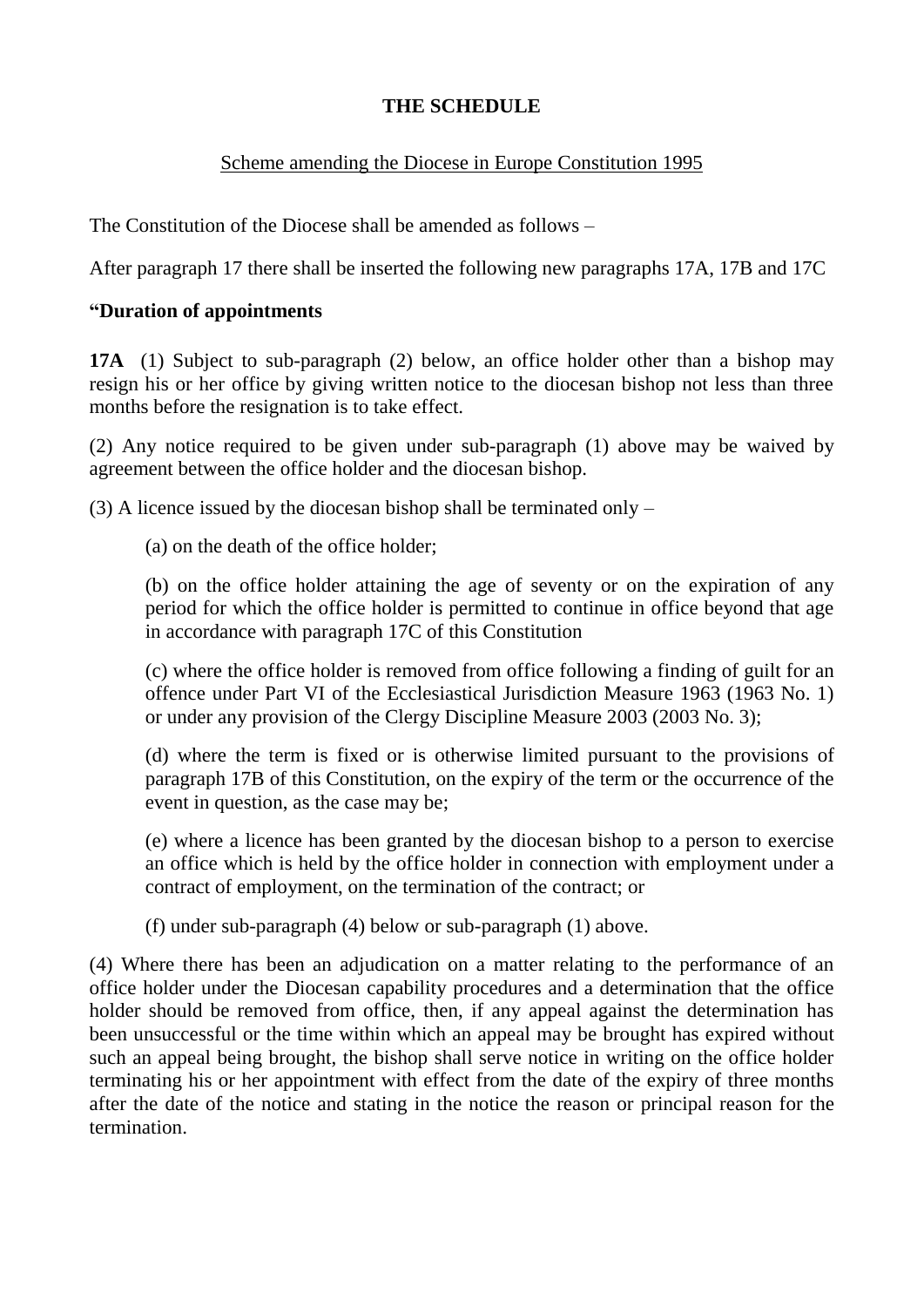(5) In this Constitution, a reference to an office holder shall, where the context so admits, include any clerk in Holy Orders who holds a licence granted by the diocesan bishop and a reference to an office shall be construed accordingly

#### **Fixed and other limited term appointments**

**17B** (1) Any person in holy orders who exercises his or her ministry in accordance with a licence from the diocesan bishop issued under any Canon of the Church of England may be granted such a licence for a fixed term or under terms which provide for the licence to be terminated on the occurrence of a specified event if—

- (a) the office holder occupies a post which is designated as a post created in order to cover an office holder's authorised absence from work;
- (b) the office is designated as a training post;
- (c) the office is designated as a post subject to sponsorship funding;
- (d) the office is designated as a probationary office;
- (e) the office holder holds a post which is designated as a post which is held in connection or conjunction with another office or employment;
- (f) the office holder does not have the right of abode, or unlimited leave to enter or remain, in the state or states in which the office holder is to exercise his or her ministry pursuant to the relevant licence;
- (g) the office holder may not exercise his or her ministry without the written permission of the Archbishop of Canterbury;
- (h) the office is designated as an interim post; or
- (i) the diocesan bishop considers the grant of a fixed or otherwise limited term licence to be necessary in order to avoid significant prejudice to the interests of the office holder or of the Diocese and is acting with the consent of the Bishop's Council.

(2) Where a person is to hold office in any circumstances mentioned in sub-paragraph (1) above he or she will be provided, prior to the grant of the licence, with a written statement of particulars which shall include the following information –

- (a) particulars of the relevant circumstances on the basis of which the diocesan bishop intends to grant a fixed or otherwise limited term licence
- (b) a statement of the appropriate designation of the office, where applicable
- (c) details of the fixed term or of the specified event which would give rise to the termination of the licence.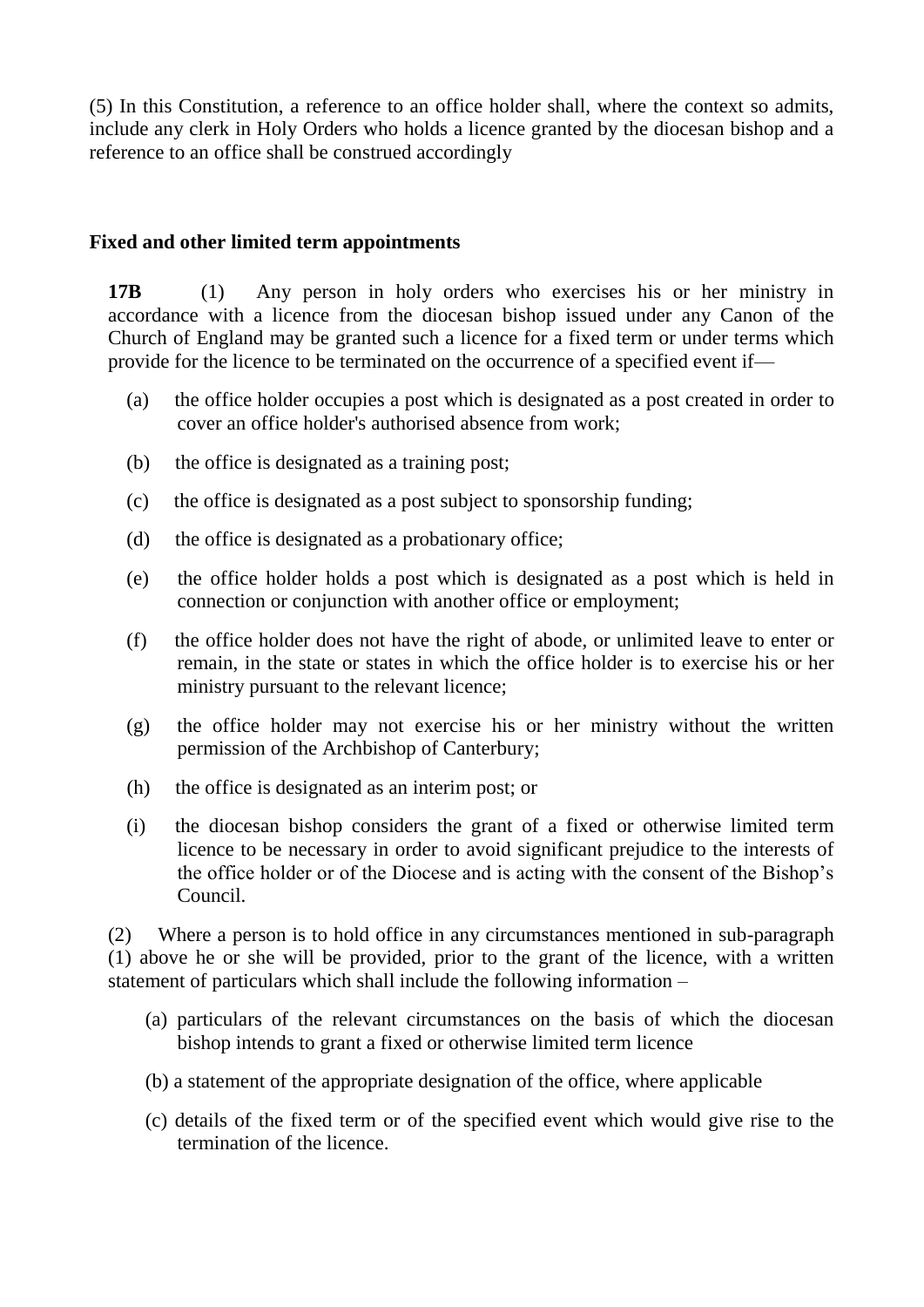- (3) (a) An office may be designated as a training post if the office holder is required by the diocesan bishop to undertake initial ministerial education.
	- (b) An office designated as a training post may continue to be designated as such for a period of no more than one year following the completion by the office holder of the initial ministerial education.

(4) An office may be designated as a post subject to sponsorship funding if any part of the cost of the office holder's stipend or other remuneration, pension, housing accommodation or other expenses is defrayed by a person or body other than the Church Commissioners, the Diocesan Board of Finance or the entity by means of which a chaplaincy or congregation has incorporated or otherwise established itself legally.

(5) An office may be designated as a probationary office if, on the date of the appointment of the office holder to the office, the office holder has not held any ecclesiastical office in any place during the period of twelve months immediately preceding that date.

(6) An office may be designated as a probationary office if the office holder has been removed from a previous office by a final adjudication under the capability procedures of the Diocese or of the Church of England and the office designated as a probationary office under this paragraph is the first office occupied by the office holder after his or her removal from office.

- (7) An office may be designated as a probationary office if—
	- (a) the office holder has been the subject of a complaint under the Ecclesiastical Jurisdiction Measure 1963 and has had a censure of prohibition, inhibition or suspension imposed on him or her or he or she has resigned, or
	- (b) the office holder has had imposed on him or her a penalty of removal from office, prohibition for a limited term or revocation of his or her licence under the Clergy Discipline Measure 2003 or he or she has resigned in accordance with that Measure,

and appointment to the office is made on the recommendation of the diocesan bishop with a view to facilitating his or her return to the ministry.

- (8) (a) An office may be designated as an interim post if the designation is in writing, signed by the diocesan bishop acting with the consent of—
	- (i) the office holder, and
	- (ii) the interim ministry committee of the Diocese.
	- (b) An office in the cathedral or a pro-cathedral may be designated as an interim post only if, in addition to the requirements of sub-paragraph (8)(a), the bishop is acting with the consent of the dean of the cathedral or the chancellor of the pro-cathedral (as the case may be).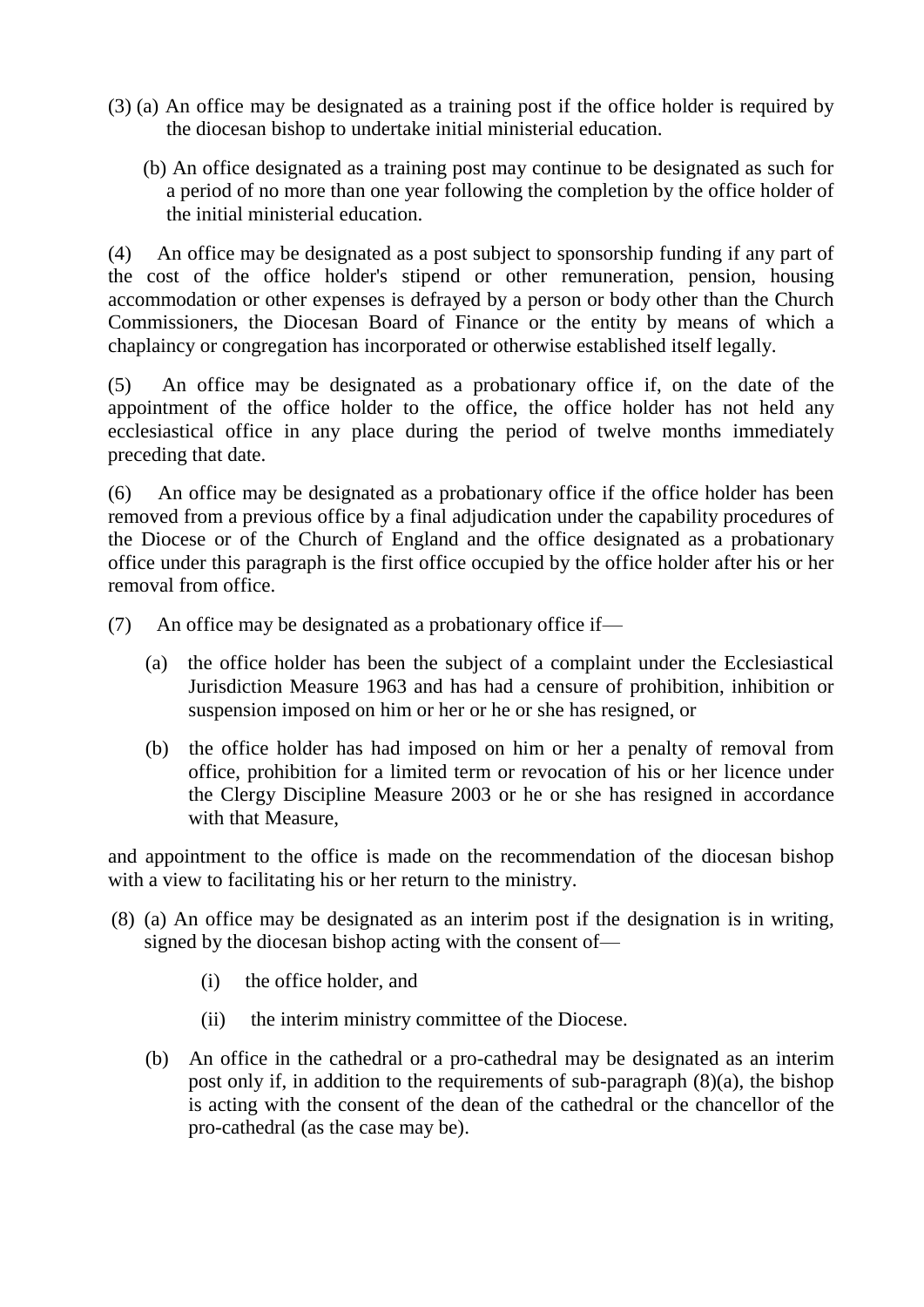- (c) In deciding whether to designate an office as an interim post, the bishop shall have regard to any guidance issued by the Archbishops' Council.
- (d) The term of an office designated as an interim post may not exceed three years.
- (e) An office designated as an interim post may be designated as such again for a further period of up to three years; but an office may not be designated as an interim post if it was designated as such on the two immediately preceding appointments.

(9) The term of office of any office holder appointed for a fixed term or until the occurrence of a specified event shall terminate on the expiry of the fixed term (unless that term is extended for a further period or periods) or on the occurrence of the event, as the case may be.

# **Holding office beyond the age of 70**

**17C**.—(1) A person who holds or is to hold office in the Diocese and has attained the age of 70 years may be appointed, or may have his or her appointment continued, for a fixed term or under terms which provide for the appointment to be terminated on the occurrence of a specified event if the person occupies a post by virtue of a direction given under this paragraph.

(2) The Archbishop of Canterbury may give a direction for a person holding the office of diocesan bishop who has attained the age of 70 years to continue to hold that office for the period specified in the direction.

(3) The diocesan bishop may, with the concurrence of the Archbishop of Canterbury, give a direction for a person holding the office of suffragan bishop or dean in the diocese who has attained the age of 70 years to continue to hold that office for the period specified in the direction.

(4) The diocesan bishop may give a direction for a person holding the office of chancellor of a pro-cathedral or archdeacon in the diocese who has attained the age of 70 years to continue to hold that office for the period specified in the direction.

(5) Except as otherwise specifically provided in this paragraph, the diocesan bishop may give a direction for a person who has attained the age of 70 years to hold or to continue to hold an office in the diocese under a licence granted by the bishop, for the period specified in the direction (including in a case where the person was holding the office immediately before attaining that age).

(6) The power to give a direction under any of the foregoing sub-paragraphs includes, in the case of a person holding office by virtue of a previous direction under the relevant subparagraph, a power to give one or more further directions under that sub-paragraph.

(7) The period specified in a direction given under paragraph (2), (3) or (4)—